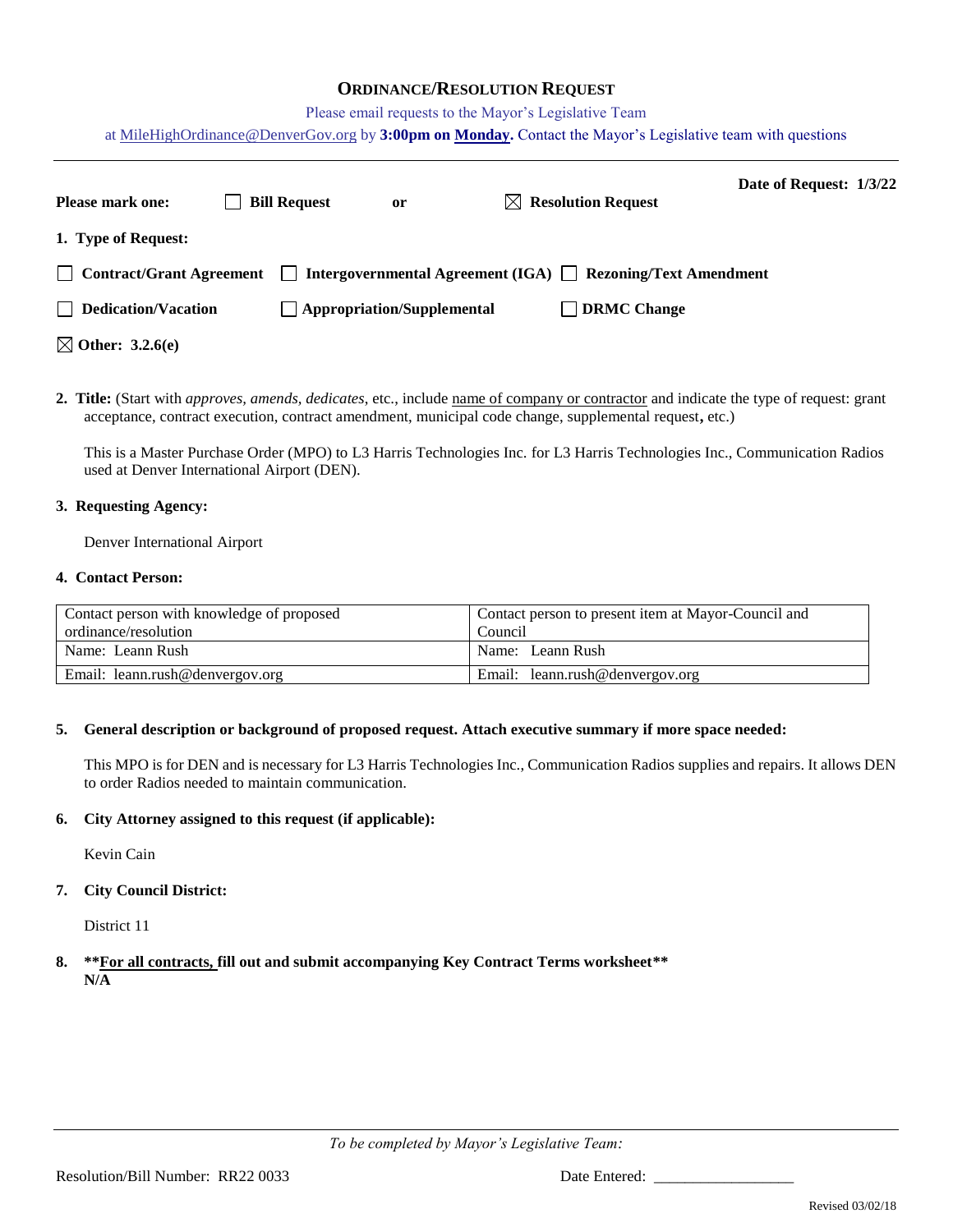# **Key Contract Terms**

## **Type of Contract: (e.g. Professional Services > \$500K; IGA/Grant Agreement, Sale or Lease of Real Property):**

Master Purchase Order for \$7,000,000.00

#### **Vendor/Contractor Name:**

L3 Harris Technologies Inc.

#### **Contract control number:**

SC-00006355

## **Location:**

DEN

**Is this a new contract? Yes No Is this an Amendment? Yes No If yes, how many? \_\_\_\_\_**

# **Contract Term/Duration (for amended contracts, include existing term dates and amended dates):**

Allows DEN to procure L3 Harris Radio supplies and repairs through December 31, 2023. This MPO can be renewed three times.

## **Contract Amount (indicate existing amount, amended amount and new contract total):**

| <b>Current Contract Amount</b> | <b>Additional Funds</b> | <b>Total Contract Amount</b> |
|--------------------------------|-------------------------|------------------------------|
| (A)                            | (B)                     | $(A+B)$                      |
| \$7,000,00.00                  | \$0                     | \$7,000,000.00               |
| <b>Current Contract Term</b>   | <b>Added Time</b>       | <b>New Ending Date</b>       |
| 2 years                        | 3 years                 | 5 years                      |

#### **Scope of work: As stated above this is for goods related to L3 Harris Radio supplies and repairs.**

**Was this contractor selected by competitive process? No If not, why not**? This is for L3 Harris Brand Radio's for the Radio shop at DEN to purchase new and replacement radios, buy parts, and have the radio's repaired for Systems Management, Airport Business Technologies. All purchases for products/services under this MPO are made pursuant to DRMC 20-64.5 Cooperative Purchasing using NASPO ValuePoint Agreement number 00318.

**Has this contractor provided these services to the City before?**  $\boxtimes$  **Yes**  $\Box$  **No** 

**Source of funds:** 

DEN Funds

| Is this contract subject to: $\Box$ W/MBE $\Box$ DBE $\Box$ SBE $\Box$ XO101 $\Box$ ACDBE $\boxtimes$ N/A |  |  |  |  |  |  |
|-----------------------------------------------------------------------------------------------------------|--|--|--|--|--|--|
|-----------------------------------------------------------------------------------------------------------|--|--|--|--|--|--|

# **WBE/MBE/DBE commitments (construction, design, Airport concession contracts):** None